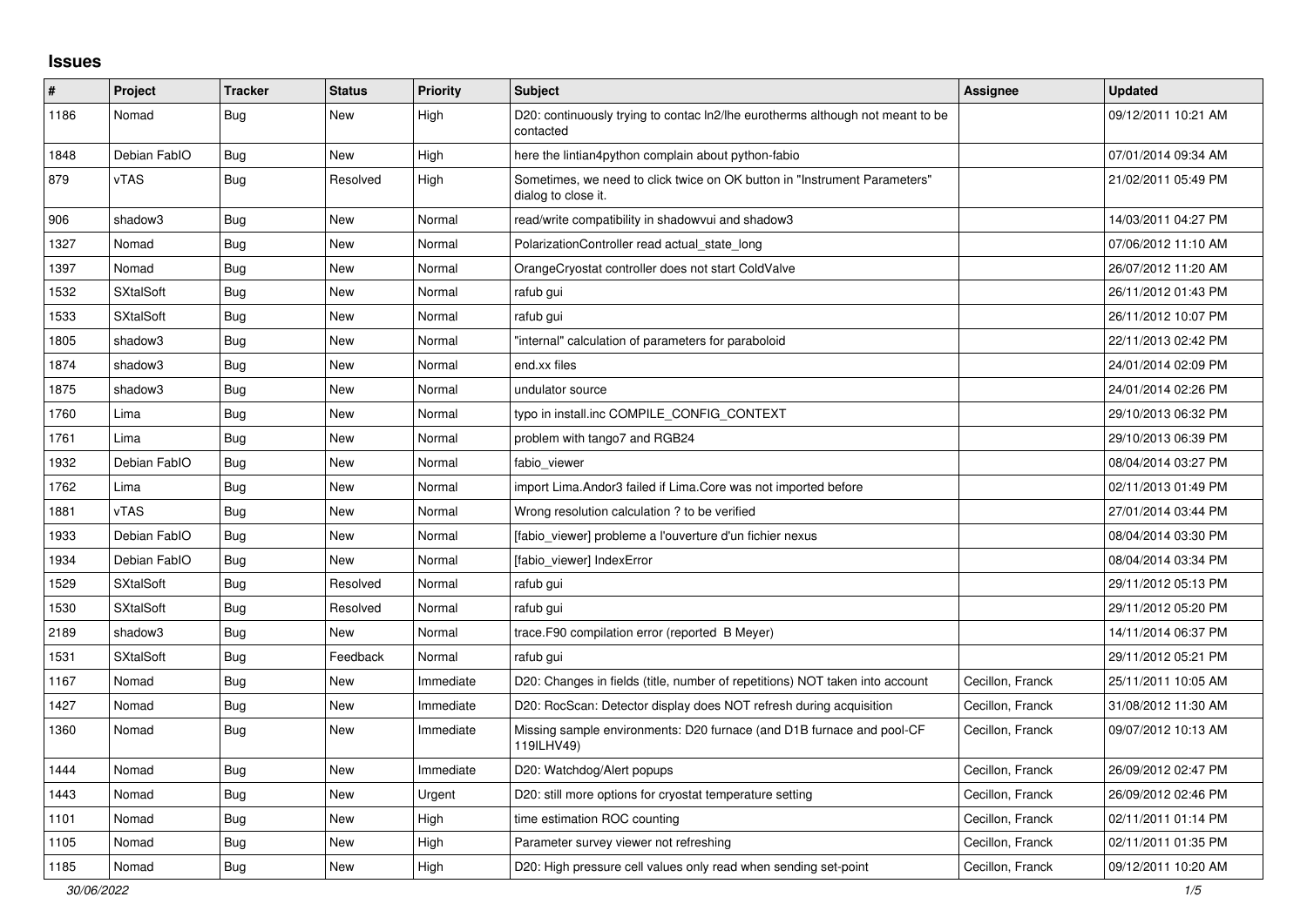| #    | Project                 | <b>Tracker</b> | <b>Status</b> | <b>Priority</b> | <b>Subject</b>                                                                                     | Assignee                    | <b>Updated</b>      |
|------|-------------------------|----------------|---------------|-----------------|----------------------------------------------------------------------------------------------------|-----------------------------|---------------------|
| 1365 | Nomad                   | <b>Bug</b>     | New           | High            | Spy window places itself in some inconvenient place on the desktop                                 | Cecillon, Franck            | 11/07/2012 10:21 AM |
| 1456 | Nomad                   | Bug            | New           | High            | D20: Fast mode not working when activated directly after ramp mode --<br>SOLVED???                 | Cecillon, Franck            | 11/10/2012 09:18 AM |
| 1184 | Nomad                   | <b>Bug</b>     | New           | Normal          | D20: slitm_l/r do not always show the right encoder values                                         | Cecillon, Franck            | 09/12/2011 10:20 AM |
| 1357 | Nomad                   | Bug            | New           | Normal          | D20: Conditions-Warnings scatter pop-up windows all over the desktop which<br>remain when inactive | Cecillon, Franck            | 26/09/2012 02:44 PM |
| 1468 | Nomad                   | <b>Bug</b>     | New           | Normal          | D20: roirate and roisum do not work in conditions                                                  | Cecillon, Franck            | 24/10/2012 09:50 AM |
| 1457 | Nomad                   | <b>Bug</b>     | New           | Normal          | D20: Time estimation in NoMad Spy wrong for RocCount (at least )                                   | Cecillon, Franck            | 11/10/2012 09:26 AM |
| 1698 | <b>SXtalSoft</b>        | <b>Bug</b>     | New           | Normal          | file location                                                                                      | Cermak, Petr                | 24/05/2013 11:08 AM |
| 1709 | <b>SXtalSoft</b>        | Bug            | Resolved      | Normal          | Image transformation is not working                                                                | Cermak, Petr                | 24/05/2013 06:59 PM |
| 1548 | Lima                    | Bug            | New           | Normal          | Xpad plugin: move task inside the plugin                                                           | Langlois, Florent           | 17/12/2012 02:56 PM |
| 1234 | Nomad                   | Bug            | New           | High            | Generic scan list not refreshed                                                                    | legoc, yannick              | 20/02/2012 03:34 PM |
| 1091 | Nomad                   | <b>Bug</b>     | New           | Normal          | Write mask in energy mode                                                                          | Locatelli, Jerome           | 28/10/2011 11:03 AM |
| 1435 | Nomad                   | Bug            | New           | Normal          | "More options" in NomadGUI is blocked                                                              | Ortiz, Helene               | 24/09/2012 03:59 PM |
| 1177 | Nomad                   | Bug            | Resolved      | Normal          | IN3: buttons (stop, pause, continu) always linked to the launch pad                                | Ortiz, Helene               | 02/07/2012 01:18 PM |
| 2036 | nMOLDYN                 | <b>Bug</b>     | New           | High            | documentation generation                                                                           | Pellegrini, Eric            | 02/07/2014 10:33 AM |
| 1510 | Lima                    | <b>Bug</b>     | New           | Normal          | simulator test suite left files on the filesystem                                                  | Petitdemange,<br>Sebastien  | 03/12/2012 09:33 AM |
| 878  | vTAS                    | Bug            | Resolved      | Urgent          | up and down arrow in instrument list                                                               | Raoul, Yannick              | 21/02/2011 05:47 PM |
| 546  | vTAS                    | <b>Bug</b>     | New           | High            | Polarised neutron data                                                                             | Raoul, Yannick              | 08/02/2010 02:44 PM |
| 539  | vTAS                    | Bug            | Feedback      | Normal          | wrong data display for data file that contains Flatcone AND POLAN:                                 | Raoul, Yannick              | 21/02/2011 11:20 AM |
| 1873 | Esmeralda Laue<br>Suite | <b>Bug</b>     | New           | Normal          | CYCLOPS transformation octo->cyl                                                                   | Rodriguez-Carvajal,<br>Juan | 24/01/2014 11:50 AM |
| 1879 | Esmeralda Laue<br>Suite | Bug            | New           | Normal          | hkl index limit                                                                                    | Rodriguez-Carvajal,<br>Juan | 27/01/2014 03:42 PM |
| 1253 | pyXSW                   | Bug            | Resolved      | Normal          | bug with python<2.7                                                                                | Roy, Jerome                 | 21/03/2012 06:03 PM |
| 1461 | shadow3                 | Bug            | New           | Normal          | Neede upgrade of xsh_run in shadowvui macros to work with shadow3                                  | Sanchez del Rio,<br>Manuel  | 12/10/2012 11:52 AM |
| 1680 | shadow3                 | Bug            | Resolved      | Normal          | bug in shadow concerning electric fields                                                           | Sanchez del Rio,<br>Manuel  | 15/03/2013 04:12 PM |
| 1460 | shadow3                 | Bug            | Resolved      | Normal          | Problems with mosaic crystals                                                                      | Sanchez del Rio,<br>Manuel  | 11/04/2013 09:28 AM |
| 794  | vTAS                    | <b>Bug</b>     | Resolved      | Normal          | User path in Windows OS                                                                            | Saroun, Jan                 | 13/11/2010 06:09 PM |
| 795  | vTAS                    | <b>Bug</b>     | Resolved      | Normal          | Error when setting a new sample                                                                    | Saroun, Jan                 | 13/11/2010 06:08 PM |
| 775  | CrysFML                 | Feature        | New           | Normal          | Graphical CrysFML version using a free GUI library like pilib or japi                              |                             | 15/03/2011 11:27 PM |
| 1002 | Nomad                   | Feature        | New           | Normal          | Set Division parameter from RioAxis to Axis View                                                   |                             | 06/07/2011 08:08 AM |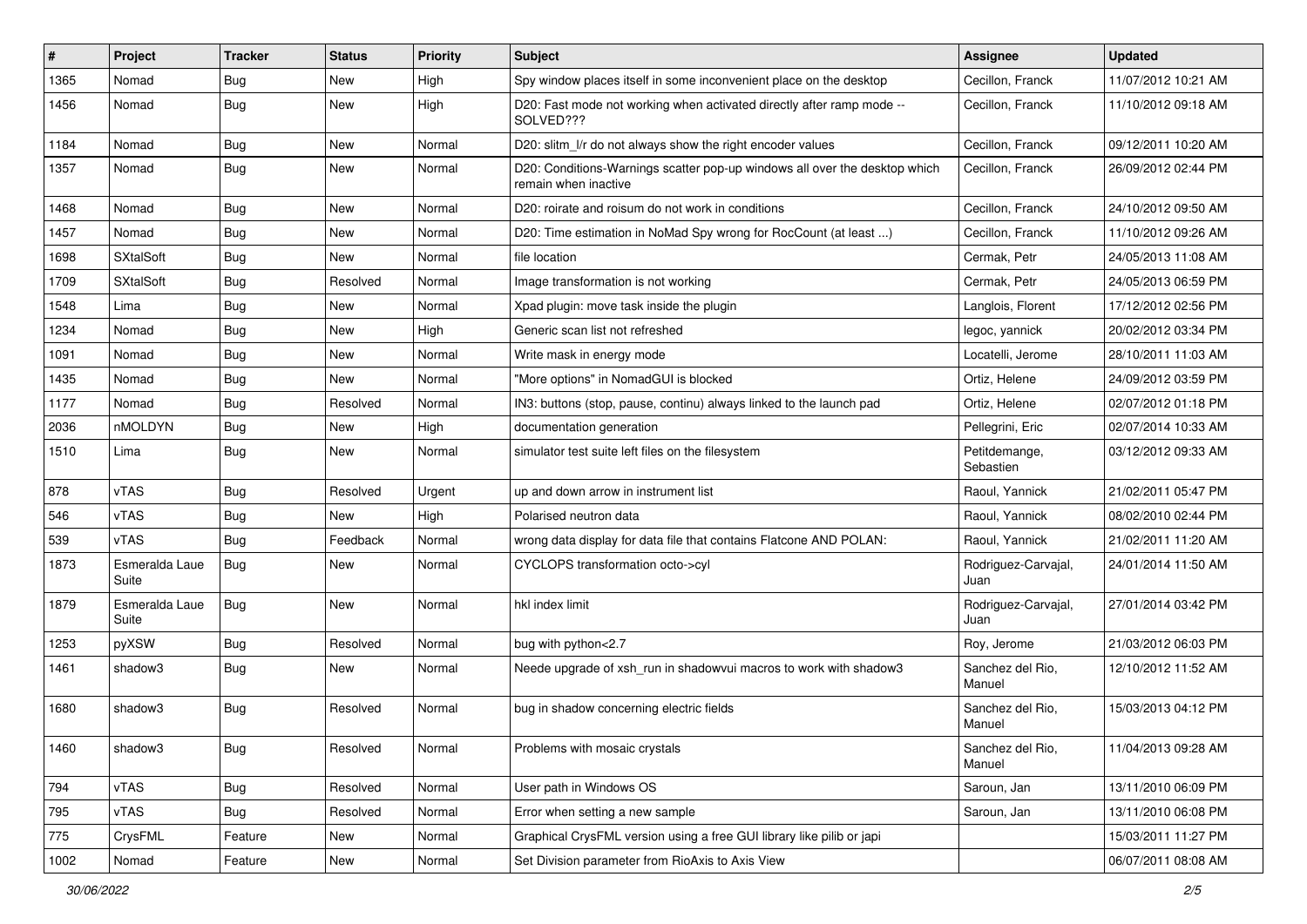| #    | Project          | <b>Tracker</b> | <b>Status</b> | <b>Priority</b> | Subject                                                                                | Assignee         | <b>Updated</b>      |
|------|------------------|----------------|---------------|-----------------|----------------------------------------------------------------------------------------|------------------|---------------------|
| 1148 | Nomad            | Feature        | New           | Normal          | IN3: Open scan plot automatically                                                      |                  | 23/11/2011 08:53 AM |
| 1151 | Nomad            | Feature        | New           | Normal          | IN3: Print a XBU editor                                                                |                  | 23/11/2011 09:02 AM |
| 1158 | Nomad            | Feature        | New           | Normal          | IN3: review spy for slitcomponent controller                                           |                  | 23/11/2011 10:56 AM |
| 1159 | Nomad            | Feature        | New           | Normal          | IN3: Review of output                                                                  |                  | 23/11/2011 10:57 AM |
| 1163 | Nomad            | Feature        | New           | Normal          | IN3: the same time variable should be used for scan and simple count                   |                  | 23/11/2011 11:00 AM |
| 1164 | Nomad            | Feature        | New           | Normal          | IN3: Pause/Continu, re-positionning moved axis during pause mode                       |                  | 23/11/2011 11:02 AM |
| 1189 | Nomad            | Feature        | New           | Normal          | Refresh automatically the list of controllers in Parameter Survey                      |                  | 16/12/2011 04:37 PM |
| 1539 | <b>SXtalSoft</b> | Feature        | New           | Normal          | Improve the noise correction                                                           |                  | 04/12/2012 06:05 PM |
| 1704 | shadow3          | Feature        | New           | Normal          | srcomp, abrefc and intpscalc                                                           |                  | 13/05/2013 10:52 AM |
| 1541 | <b>SXtalSoft</b> | Feature        | Resolved      | Normal          | Reset item in File menu is not working properly                                        |                  | 20/05/2013 08:37 PM |
| 2207 | nMOLDYN          | Feature        | New           | Normal          | Limit number of frames to optimize prime factors                                       |                  | 18/12/2014 11:20 AM |
| 974  | Nomad            | Feature        | <b>New</b>    | Low             | Missing log message when server stopped                                                |                  | 17/06/2011 12:55 PM |
| 1203 | mxCUBE           | Feature        | New           | Normal          | Keyword change for detector-dependent parameters                                       | Beteva, Antonia  | 13/01/2012 02:51 PM |
| 1447 | Nomad            | Feature        | New           | Immediate       | D20: ramps on setpopint (good), regulation and sample (bad!)                           | Cecillon, Franck | 26/09/2012 02:55 PM |
| 1448 | Nomad            | Feature        | New           | Immediate       | D20: Refresh of Parameter survey plots                                                 | Cecillon, Franck | 26/09/2012 02:57 PM |
| 1107 | Nomad            | Feature        | New           | High            | Choose wether tolerance applied on Treg or Tsample in launchpad                        | Cecillon, Franck | 02/11/2011 02:00 PM |
| 1139 | Nomad            | Feature        | New           | High            | D20: Call/SMS local contact/instrument responsible when Nomad Server<br>crashes        | Cecillon, Franck | 21/11/2011 01:11 PM |
| 1110 | Nomad            | Feature        | New           | High            | D20: copy-paste of text into fields                                                    | Cecillon, Franck | 02/11/2011 02:22 PM |
| 1138 | Nomad            | Feature        | New           | High            | D20: Call/SMS local contact/instrument responsible when high pressure drops<br>to zero | Cecillon, Franck | 21/11/2011 01:09 PM |
| 1140 | Nomad            | Feature        | New           | High            | D20: Call/SMS local contact/instrument responsible when timeout in ROC count<br>mode   | Cecillon, Franck | 21/11/2011 01:11 PM |
| 1366 | Nomad            | Feature        | New           | High            | D20: beam parameters (sample pressure Psample) in SPY!                                 | Cecillon, Franck | 11/07/2012 05:13 PM |
| 1354 | Nomad            | Feature        | New           | High            | Conditions: Warnings - variables, values in messages and time parameters               | Cecillon, Franck | 02/07/2012 03:26 PM |
| 1355 | Nomad            | Feature        | New           | High            | D20: Switch applying tolerance between regulation and sample in the<br>launchpad       | Cecillon, Franck | 12/07/2012 01:22 PM |
| 1359 | Nomad            | Feature        | <b>New</b>    | High            | cryofurnace 119ILHV49 missing as sample environment                                    | Cecillon, Franck | 07/07/2012 05:37 PM |
| 1364 | Nomad            | Feature        | New           | High            | Furnace PID - more flexibility                                                         | Cecillon, Franck | 11/07/2012 10:12 AM |
| 1376 | Nomad            | Feature        | New           | High            | D20 and others: automatic parameter survey after midnight and three further<br>options | Cecillon, Franck | 16/07/2012 11:31 AM |
| 1445 | Nomad            | Feature        | New           | High            | D20: Conditions (If in launchpad AND watchdog/alert)                                   | Cecillon, Franck | 26/09/2012 02:51 PM |
| 1446 | Nomad            | Feature        | New           | High            | D20: coldvalve management module as an example for a comeback of<br>GEORGE's "dials"   | Cecillon, Franck | 26/09/2012 02:53 PM |
| 1459 | Nomad            | Feature        | New           | High            | D20: Get rid of the "Pause" button for D20!                                            | Cecillon, Franck | 11/10/2012 09:33 AM |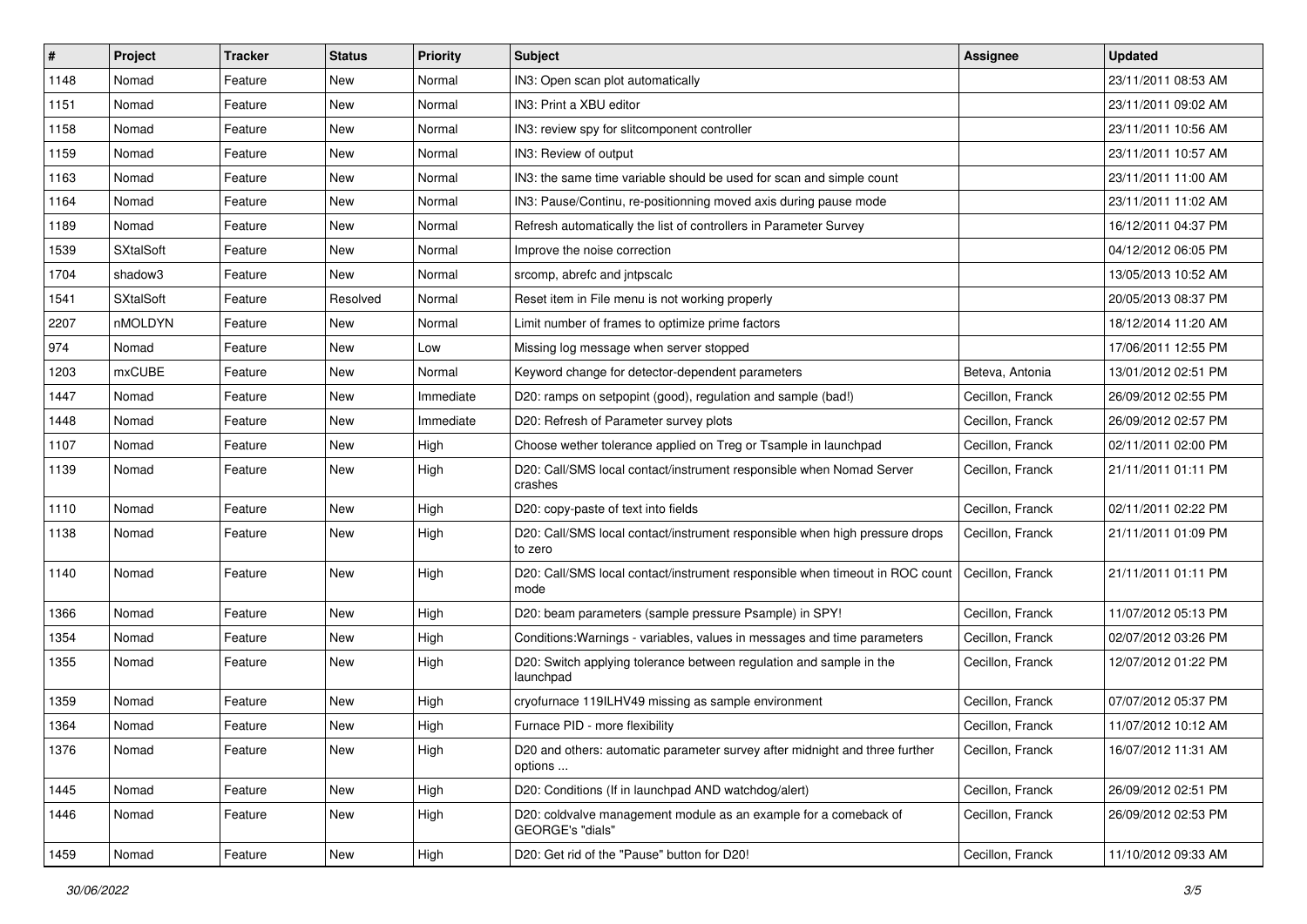| #    | Project          | <b>Tracker</b> | <b>Status</b> | <b>Priority</b> | <b>Subject</b>                                                                              | <b>Assignee</b>            | <b>Updated</b>      |
|------|------------------|----------------|---------------|-----------------|---------------------------------------------------------------------------------------------|----------------------------|---------------------|
| 3682 | Nomad            | Feature        | New           | High            | "Wait" and "Count (in time)" commands for D4                                                | Cecillon, Franck           | 05/11/2019 10:32 AM |
| 1100 | Nomad            | Feature        | New           | Normal          | stop nosave                                                                                 | Cecillon, Franck           | 02/11/2011 01:06 PM |
| 1108 | Nomad            | Feature        | New           | Normal          | D20: Define sample temperature range, when outside consider sample stick as<br>disconnected | Cecillon, Franck           | 02/11/2011 02:07 PM |
| 1118 | Nomad            | Feature        | New           | Normal          | D20: Monochromator setting - curvature                                                      | Cecillon, Franck           | 08/11/2011 09:41 AM |
| 1165 | Nomad            | Feature        | New           | Normal          | D20: have analogon to the mad command "MOV" in contrast to "POS"!                           | Cecillon, Franck           | 24/11/2011 11:33 AM |
| 1469 | Nomad            | Feature        | <b>New</b>    | Normal          | D20: ALL "condition families" in Parameter survey !!!                                       | Cecillon, Franck           | 24/10/2012 09:54 AM |
| 1458 | Nomad            | Feature        | New           | Normal          | D20: "Infinity" or "eternity" instead of "999" or "9999" etc.!                              | Cecillon, Franck           | 11/10/2012 09:30 AM |
| 1542 | <b>SXtalSoft</b> | Feature        | New           | Normal          | Saving the state of a session to recover it later                                           | Cermak, Petr               | 04/12/2012 06:08 PM |
| 1544 | <b>SXtalSoft</b> | Feature        | New           | Normal          | Colours for unindexed peaks                                                                 | Cermak, Petr               | 20/05/2013 08:38 PM |
| 1540 | <b>SXtalSoft</b> | Feature        | Assigned      | Normal          | Preferences: Contrast dialog: Min-Max, color                                                | Cermak, Petr               | 24/01/2013 02:35 PM |
| 2250 | LAMP             | Feature        | New           | High            | Cosmos: Add possibility to read and work with nexus files.                                  | Gonzalez, Miguel           | 27/02/2015 12:04 PM |
| 2254 | LAMP             | Feature        | New           | Normal          | Sim Cards: review to include a typical workflow for each instrument/technic.                | Johnson, Mark Robert       | 27/02/2015 03:05 PM |
| 1180 | Nomad            | Feature        | New           | Normal          | Save scan range configuration by (controller, property)                                     | legoc, yannick             | 30/11/2011 08:59 AM |
| 1001 | Nomad            | Feature        | Assigned      | Normal          | Generic sequencer                                                                           | Locatelli, Jerome          | 06/07/2011 07:58 AM |
| 1034 | Nomad            | Feature        | Assigned      | Normal          | IN16 - IN13 - IN10 elastic scan temp data file                                              | Locatelli, Jerome          | 06/09/2011 09:10 AM |
| 1269 | Lima             | Feature        | New           | Normal          | ADSC: Change the functionning of the exposure time / Stop acquisition                       | NOUREDDINE, Arafat         | 19/07/2012 11:56 AM |
| 1240 | Nomad            | Feature        | Resolved      | Normal          | Add pause button in settings tab plugins when possible                                      | Ortiz, Helene              | 02/03/2012 09:24 AM |
| 1191 | Lima             | Feature        | New           | Normal          | Having the possibility to get the last error message                                        | Petitdemange,<br>Sebastien | 08/03/2013 03:53 PM |
| 1697 | Lima             | Feature        | New           | Normal          | Add the possibility to get the list of available trigger modes by camera                    | Petitdemange,<br>Sebastien | 18/07/2013 01:51 PM |
| 562  | vTAS             | Feature        | <b>New</b>    | High            | Validation button for parameters in right upper window                                      | Raoul, Yannick             | 18/02/2010 03:48 PM |
| 554  | vTAS             | Feature        | New           | Normal          | Sample list <- up/down arrows                                                               | Raoul, Yannick             | 12/02/2010 06:39 PM |
| 556  | vTAS             | Feature        | New           | Normal          | Panel Status <-- should quote "FlatCone" and the ref. channel                               | Raoul, Yannick             | 12/02/2010 06:42 PM |
| 558  | vTAS             | Feature        | New           | Normal          | Data import - better error messages                                                         | Raoul, Yannick             | 12/02/2010 06:45 PM |
| 564  | vTAS             | Feature        | New           | Normal          | Re-organisation of instrument parameter panel, up-dating A2,A4 and A6 with<br>actual values | Raoul, Yannick             | 18/02/2010 03:57 PM |
| 850  | vTAS             | Feature        | Resolved      | Normal          | initial state [Jiri]                                                                        | Raoul, Yannick             | 27/11/2013 03:03 PM |
| 860  | vTAS             | Feature        | Resolved      | Normal          | AppleJavaExtensions, compile on Windows platform                                            | Raoul, Yannick             | 21/02/2011 11:28 AM |
| 529  | vTAS             | Feature        | New           | Low             | User defined data file format                                                               | Raoul, Yannick             | 29/01/2010 05:29 PM |
| 557  | vTAS             | Feature        | New           | Low             | Panel Experiment - input validation through a button                                        | Raoul, Yannick             | 12/02/2010 06:43 PM |
| 2255 | LAMP             | Feature        | New           | Normal          | SANS: resizing UI sans settings to enlarge the results List and its plotting area.          | Richard, Didier            | 27/02/2015 03:08 PM |
| 2256 | LAMP             | Feature        | New           | Normal          | SANS: D33, using all panels in ToF mode.                                                    | Richard, Didier            | 27/02/2015 03:10 PM |